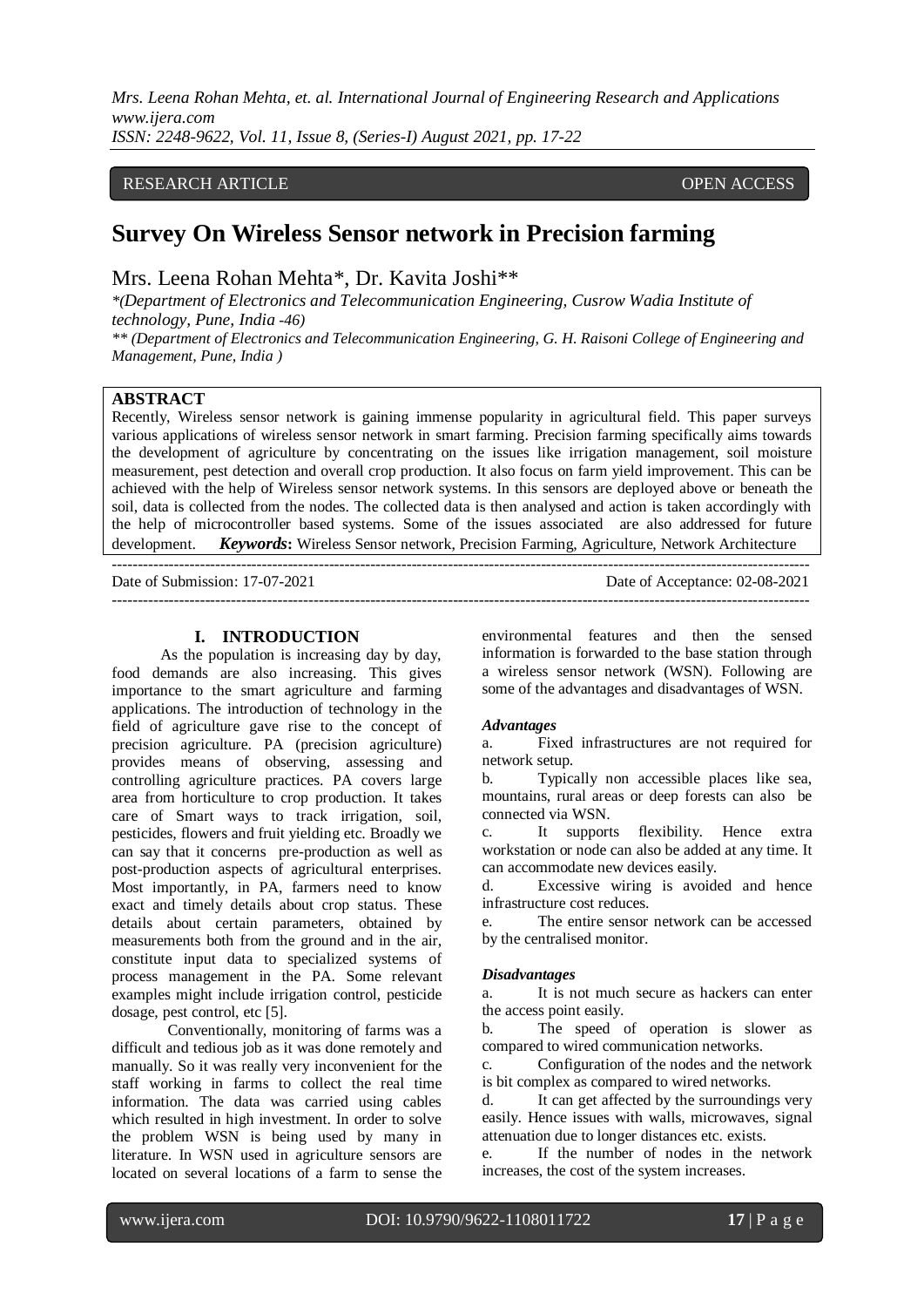Precision agriculture (PA) is a modern farming management concept in which computer technologies are employed to monitor, control and optimize agricultural production processes. In PA applications, the data to be sensed is critical. To improve the quality of the production, some environmental values should be sensed and controlled frequently. These operations can be easily supported by WSNs [15].

# **II. CHALLENGES OF WSN IN PRECISION FARMING**

The applications of WSN in PA cover a large set of scenarios and applications. They can be classified into 5 groups as follows [6].

i. Networks of scalar: In this temperature, humidity etc. can be measured. Sensors allow data acquisition for control of greenhouses in order to optimize consumption of resources like water, energy etc.

ii. Wireless multimedia Sensor networks: Detection of certain types of pests, diseases animal tracking, land monitoring etc can be carried out in this. WMSN needs large sensor node capabilities, bandwidth, memory and energy. Also wireless links are more prone to breakage of connections as compared to wired connections.

iii. Tag based systems like RFID or NFC: The history of the produced goods can be monitored and stored on smart tags. Food and agricultural animal traceability impact on early detection of health problems and control of infectious outbreaks. The logistic of any agriculture exploitation can be deeply impacted by the use of RFID technology [6].

iv. Mobility of nodes and disruption of connectivity: In some applications nodes are mobile and remotely connected to servers. Cellular networks are beneficial in these cases however the limitations associated with it are also applicable. Few of the important limitations affecting WSN are limitations in power consumption, connection cost  $_{\text{etc.}}$ 

v. Smart phone based applications: With the help of smart phone farmer can easily keep contact with WSN deployed in his field. But network coverage will be an important issue to be addressed in remote and rural areas majorly in developing countries like India.

# **III. SYSTEM ARCHITECTURES FOR AGRICULTURAL APPLICATIONS**

 There has been vast research going on in the field of precision farming. Researchers have suggested use of WSN in applications line animal tracking, pest control, diseases detection, spraying pesticides using drones in air, crop production, plantation, water/ temperature/humidity

measurement etc. The main system design of any Wireless sensor network involves sensor node, sink node, transmission networks and monitoring terminals. The broad level of system architecture is as shown in fig. 1.



**Fig 1. : WSN communication network[8]**

In any of the environment monitoring system, sensor nodes are distributed along the farm land. Sensor nodes are responsible for collecting temperature, humidity and other parameter, the collected data is transmitted to sink nodes by multihop. Sink nodes which are the core of nodes have more powerful functions of collecting data and storing data ,computing and data integration in a certain than common nodes ; in addition ,wireless sensor network can connect with transmission network and client terminal by sink nodes. The collected data is sent to client terminal through GPS, Internet or any other radio transmission or directly sent to client terminal by cable, and then terminal client analyses data to make a decision [15].

 According to Tamoghna Ojha et al. [10] there are two major variants of WSN used for agricultural applications. They are Terrestrial Wireless Sensor Networks (TWSN) and Wireless Underground Sensor Networks (WUSN).

# *A. Terrestrial Wireless Sensor Networks (TWSN)*

In TWSN the nodes are deployed above the ground surface. For miniaturization and cost effective sensor manufacturing MEMS technology is used nowadays. The nodes collects the required data and forms the network among themselves. That means they work in collaboration and the a constructive decision is conveyed to the main sensor node.

#### *B. Wireless underground sensor networks (WUSN)*

In this sensors are planted inside soil. This is useful for lower frequency application environment as higher frequencies face attenuation in this case. Thus communication radius is limited and large number of nodes are needed to cover the farm. But at times these underground sensor motes can be vulnerable for farming.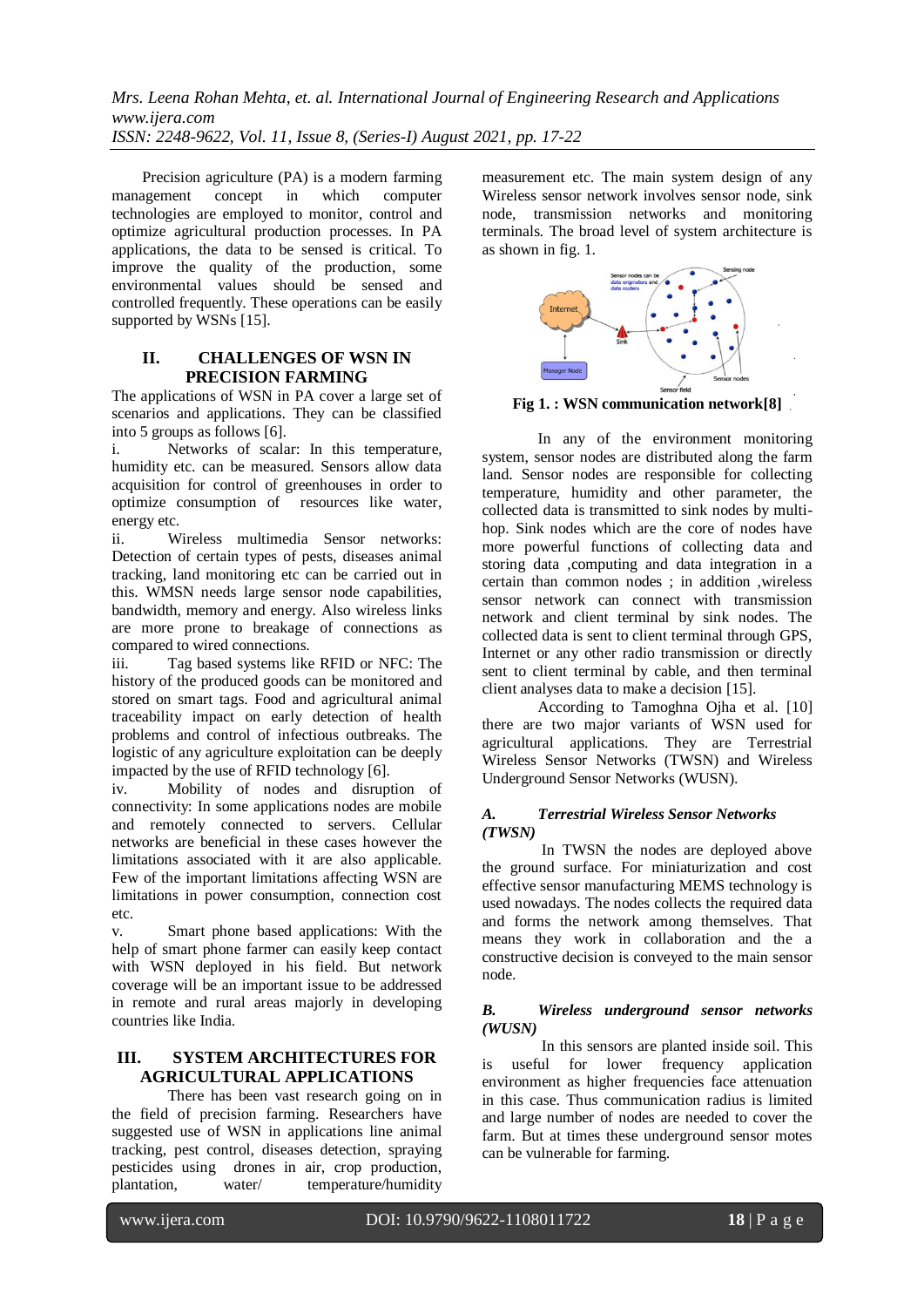Table 1 shows the comparison between TWSN and WUSN

|     | I TU I           |               |             |
|-----|------------------|---------------|-------------|
| Sr. | <b>Parameter</b> | <b>TWSN</b>   | <b>WUSN</b> |
| No. |                  |               |             |
|     | Deployment       | the<br>Over   | Under       |
|     |                  | surface<br>of | the soil    |
|     |                  | the ground    |             |
| 2   | Depth            | Anywhere      | $0-30cm$    |
|     |                  | the<br>over   | (topsoil)   |
|     |                  | ground        | >30cm       |
|     |                  |               | (subsoil)   |
| 3   | Communication    | 100m          | $0.1 - 10m$ |
|     | range            | approx.       | approx.     |
| 4   | οf<br>Frequency  | 868/915       | 433MHz,     |
|     | communication    | MHz,          | 8-          |
|     |                  | $2.4$ GHz     | 300KHz      |
| 5   | Size of antenna  | Smaller       | Larger      |
| 6   | Power            | Lower         | Higher      |
|     | consumption      |               |             |
| 7   | Cost             | Lower         | higher      |

**Table 1: Comparison between TWSN and WUSN [10]**

# **IV. NETWORK ARCHITECTURE FOR PA SYSTEM**

The architecture is classified in various categories as shown in fig. 2.[10]



**Fig.2: Classification of network architecture [10]**

 Based on the node movement the WSN architectures are categorized in three main groups namely Stationary, Mobile and hybrid.

i. Stationary: In this sensor nodes are deployed at a fixed positions. They do not change their positions. These are majorly used in irrigation management systems, fertilizer controlling systems etc.

ii. Mobile: In this sensor nodes change their positions with time. E.g. ubiquitous farming operations

iii. Hybrid: In this node are both fixed and mobile. E.g. applications involving fixed sensors deployed on ground and mobile farming equipment

 Based on types of sensors the Network architectures are classified as homogeneous and heterogeneous networks.

i. Homogeneous Network: All devices equipped with sensors are of same potential. E.g. agricultural data collection application on the use of pesticides and changing quantity of soil nutrients

i. Heterogeneous Network: In this type of architecture, various types of sensor nodes, and devices are present. These devices vary in terms of computation power, memory, sensing capability, and transceiver units. E.g. irrigation management application

Based on System hierarchy the network architectures are classified into single tier and multi tier networks.

i. Single tier network/Single clustered architecture: In this type of architecture, the on-field devices and sensor nodes directly communicate their data to a sink node placed near the application area.

ii. Multi tier architecture: There are multiple clusters in the architectures. In lowermost clusters the sensors deployed in the farm are present. Thereafter multiple levels of clusters are present to reach towards the gateway. Typically it comprises of heterogeneous nodes.

# **V. DIFFERENT CATEGORIES OF AGRICULTURAL APPLICATIONS**

In this section, various categories of applications important for precision agriculture are presented based on the survey. Also challenges in deployment of WSN in Indian agriculture are also explained.

**i.** *Irrigation management*: Mahta Moghaddam et. al. suggests smart wireless sensor web technology for optimal measurements of surface-to-depth profiles of soil moisture using insitu sensors. It aims to sample three dimensional soil moisture fields as a function of time. The system proves that the sensors need not to take data continuously rather they can take it sparsely. The measurement schedule is based on prior statistics of soil moisture evolution, rainfall, and the antecedent data from the sensors[11]. Joaquín Gutiérrez et. al. developed an automated irrigation system using WSN and GPRS which will optimize the use of water for crops. In this distributed approach is suggested. Soil moisture and temperature sensors are placed near roots and gateway are enabled to handle the information received by sensors. Then it is send to the web application. An algorithm was developed with threshold values of temperature and soil moisture that was programmed into a microcontroller-based gateway to control water quantity [12]. The system is proved to be useful and cost effective in water scarcity facing areas.

**ii.** *Precision farming*: In precision farming the data received from the sensors is analysed and suitable farming conditions are determined to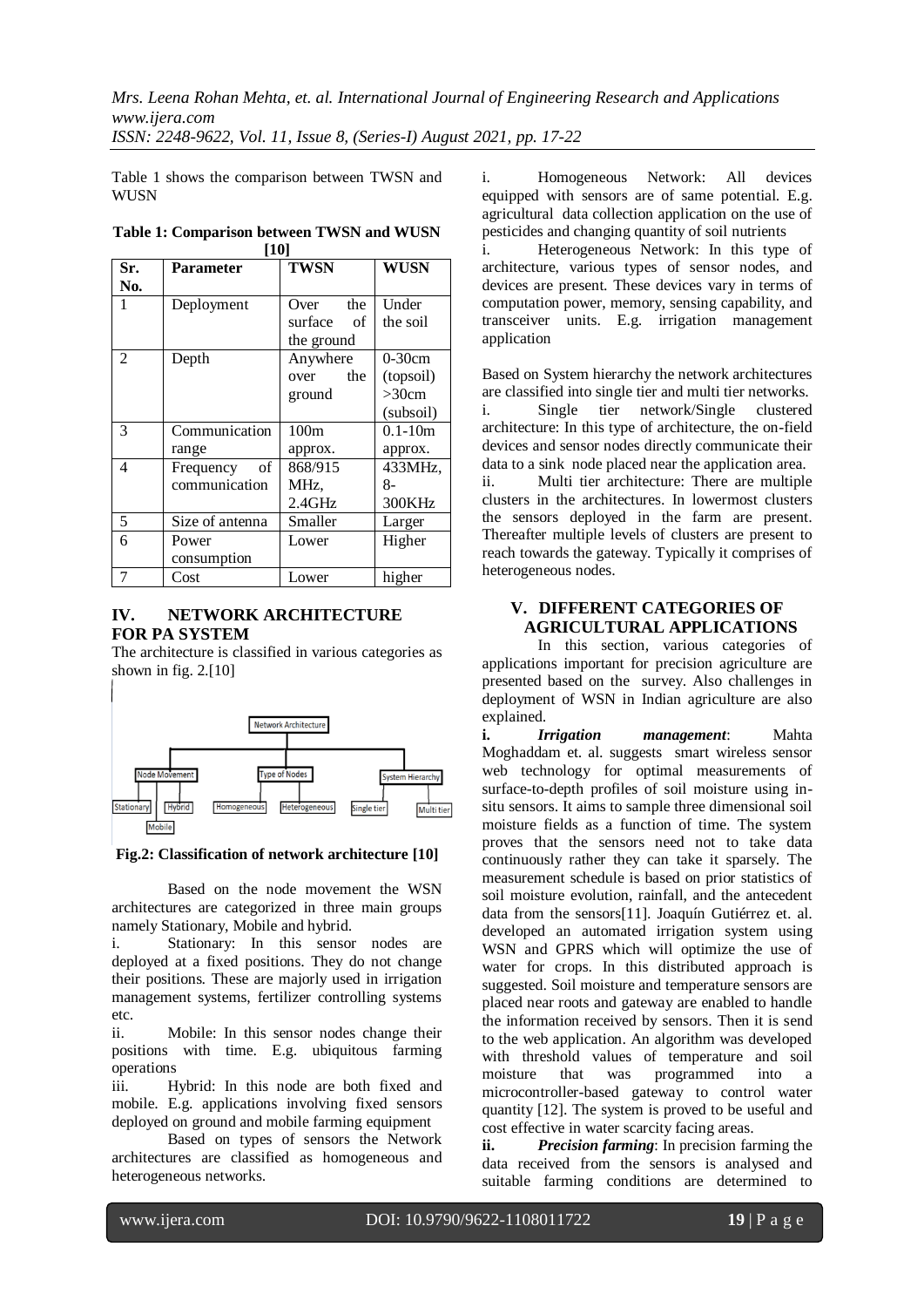increase the crop production. Dan Popescu et. al. suggested Advanced UAV–WSN System for Intelligent Monitoring in Precision Agriculture. They proposed hierarchical structure based on the collaboration between unmanned aerial vehicles (UAVs) and federated wireless sensor networks (WSNs) for crop monitoring in precision agriculture [4]. Fig. 3 shows the proposed system concept.



**Fig 3: UAV WSN IoT system for precision farming solutions concept [4]**

The UAV is fixed wing type and it enable large area coverage with low energy consumption. The Base station collects the primary data received by the field sensors and periodically transmits to the UAV depending on its synchronization. It follows the planned trajectory. Then the data is processed in cloud once UAV uploads the data on internet. Rekha P. et. al suggested a system for providing suggestions about monitoring crop. The system provides the data such as irrigation timings, optimum usage of fertilizers, weather forecasts etc. An android application has been designed for making it user friendly for farmers. App delivers messages in local languages. The sensing subsystem collects the data regarding soil moisture, temperature and pH of the soil. Wasp mote is used and GPRS and WiFi are used for connectivity purposes[16].

**iii.** *Pest detection and management*: There are many systems for pest detection and control are available in literature. Many are found to based on acoustic sensing technology. Swarnalatha Srinivas et. al. suggests the methodology to protect from RPW larvae in coconut palm trees [14]. The fundamental frequency of the acoustic activity generated by the RPW larvae also contains environmental noise which is captured by the wireless sensors (nodes) fixed to the palms and transmitted to the server through access points covering number of palms arranged in the form of hexagon for processing using MATLAB tools [13]. In the technique developed by Chandan Kumar Sahu et. al. optical sensors(camera) captures the leaf of the crop and analyses the colour of leaf and detects the infected part of the leaf. The camera is used for capturing the image of crops and sends that image to a processor which processes the image and detects

the disease of crops. The camera is fitted with a drone which randomly moves surrounding the agricultural field and takes images.

# **VI. ISSUES ASSOCIATED IN EXISTING SYSTEMS**

**i.** *Cost effectiveness*: Currently WSN precision farming systems deployed in developing countries like India need to import majority of the devices from foreign countries. It increases the cost of the system. Hence development of the in house devices and the research for the same can be helpful to reduce the overall cost.

**ii.** *Selection of Network based on geographical area:* Many a times actual scenario for sensor network deployment is much different than the simulation environment. Thus deployment of sensors over the surface or under the soil becomes challenge. It also affects the overall throughput of the network. Therefore selection of the network is important. Typically for flat farms single tier networks can be deployed but it may not be the case for hilly areas or mountain farming. For stepwise farming deployment of sensors is practically difficult.

**iii.** *Energy scavenging:* Generally farms are located in remote areas where electricity is major concern. Thus practical replacement for electricity as source of power need to be found out. Renewable energy sources like solar power, wind energy, RF energy harvesting are few solutions for this. Apart from this vibration energy and biomass can also be important replacements for electricity. Systems and algorithms should also consider this energy management issue.

**iv.** *Fault tolerance:* Node failure is main problem associated with WSN. Thus selection of network topology is important. The topology which supports standby nodes needs to be preferred. But this increases the cost of the system. Apart from this maintenance of accuracy of data, hardware maintenance, calibration etc. are also some of the issues associated with fault tolerance.

**v.** *Real time parameter consideration:* Currently very few researchers have considered real time parameters like changing climates in their system designs. But to implement the WSN in actual precision farming it is very important to consider the parameters like changing weather conditions, changing crop conditions, type of crop, soil type etc. **vi.** *User friendly interface:* Practical implementation and usage of systems suggested for precision farming is being used by farmers. Most of them are non technical people. Hence user friendly graphic interface should be provided. It needs to be simple. Also training of handling the network in case of minor hardware problems should be given to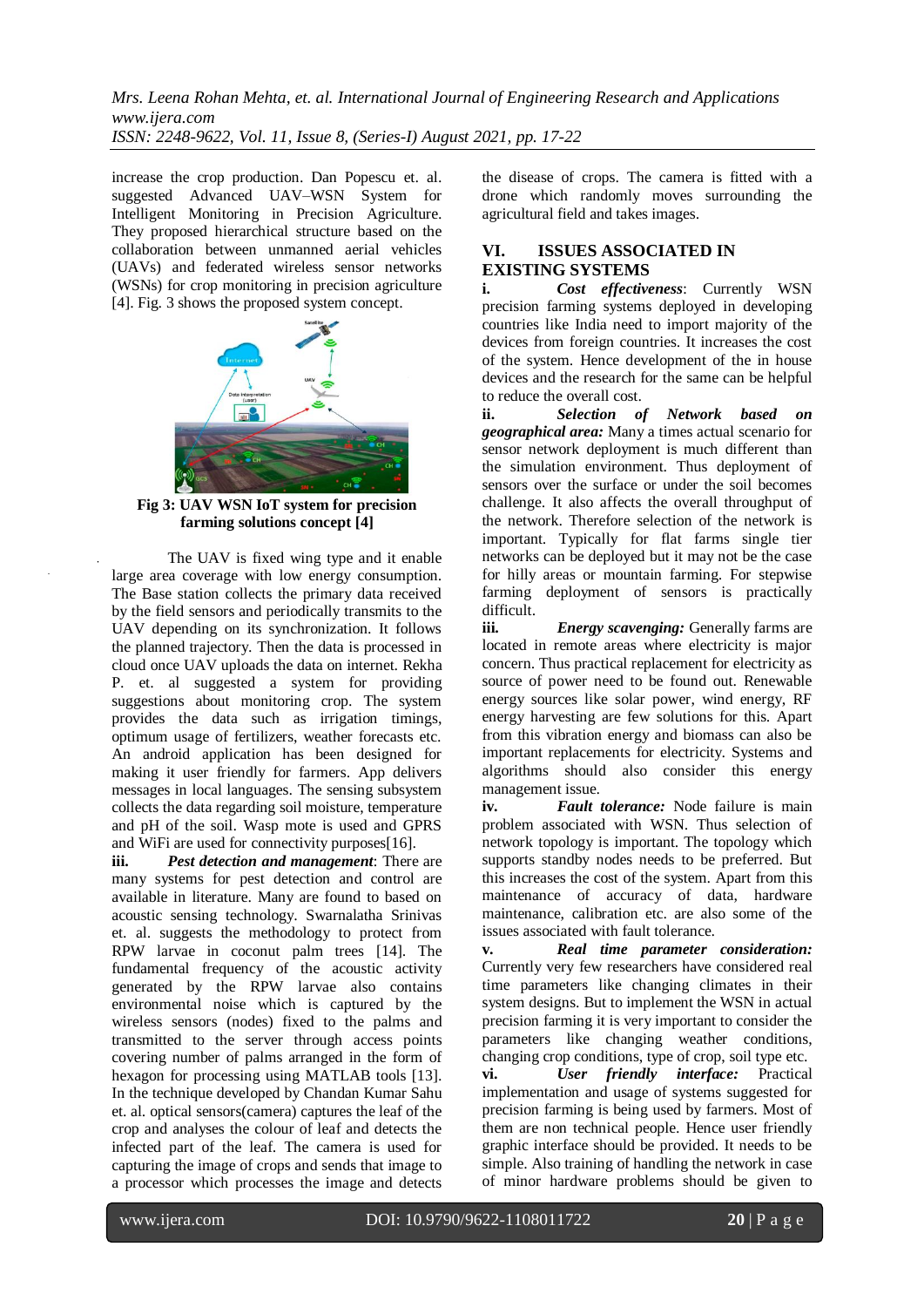*Mrs. Leena Rohan Mehta, et. al. International Journal of Engineering Research and Applications www.ijera.com*

*ISSN: 2248-9622, Vol. 11, Issue 8, (Series-I) August 2021, pp. 17-22*

them. Overall robust and cost effective architectures are needed.

# **VII. CONCLUSION**

WSN plays an important role in addressing the global issue of food scarcity if used in correct ways. In this literature survey paper, different architectures available for precision farming are stated at a length. Also different systems suggested by many researchers for irrigation management, pest detection methods, unmanned aerial vehicle integrated with WSN systems etc. are discussed. Based on detail study of this literature, different issues associated with current applications are discussed.

# **REFERENCES**

# **Journal Papers:**

- [1]. Omer Gulec , Elif Haytaoglu , and Sezai Tokat, " A Novel Distributed CDS Algorithm for Extending Lifetime of WSNs With Solar Energy Harvester Nodes for Smart Agriculture Applications", IEEE Access, Vol. 8, pp. 859-873, April 2020
- [2]. Alexandros Zervopoulos , Athanasios Tsipis , Aikaterini Georgia Alvanou , Konstantinos Bezas , Asterios Papamichail , Spiridon Vergis , Andreana Stylidou , Georgios Tsoumanis , Vasileios Komianos , George Koufoudakis and Konstantinos Oikonomou ," Wireless Sensor Network Synchronization for Precision Agriculture Applications", Agriculture, Vol.10, 89, 2020
- [3]. V. Pandiyaraju, R. Logambigai1 , Sannasi Ganapathy, Arputharaj Kannan, " An Energy Efficient Routing Algorithm for WSNs Using Intelligent Fuzzy Rules in Precision Agriculture", Wireless Personal Communications, Springer Science+ Business Media, LLC, part of Springer Nature, Vol 112, pp. 243-249, 2020.
- [4]. Popescu, D.; Stoican, F.; Stamatescu, G.; Ichim, L.; Dragana, C. Advanced UAV–WSN System for Intelligent Monitoring in Precision Agriculture", Sensors , Vol. 20 No. 817, 2020.<https://doi.org/10.3390/s20030817>
- [5]. Haseeb, K.; Ud Din, I.; Almogren, A.; Islam, N. An Energy Efficient and Secure IoT-Based WSN Framework: An Application to Smart Agriculture", Sensors, Vol.20,No.2081, 2020. <https://doi.org/10.3390/s20072081>
- [6]. Barcelo-Ordinas J.M., Chanet J.P., Hou K.M., García-Vidal J., "A survey of wireless sensor technologies applied to precision agriculture", Precision agriculture '13. Wageningen Academic Publishers, Wageningen, 2013.

[https://doi.org/10.3920/978-90-8686-778-](https://doi.org/10.3920/978-90-8686-778-3_99) [3\\_99](https://doi.org/10.3920/978-90-8686-778-3_99)

- [7]. S. Azfar, A.Nadeem, A.B. Alkhodre, K.Ahsan, N. Mehmood, T.Alghmdi and Y.Alsaawy, "Monitoring, Detection and Control Techniques of Agriculture Pests and Diseases using Wireless Sensor Network: A Review" International Journal of Advanced Computer Science and Applications(IJACSA), Vol 9 No.12, 2018. [http://dx.doi.org/10.14569/IJACSA.2018.091](http://dx.doi.org/10.14569/IJACSA.2018.091260) [260](http://dx.doi.org/10.14569/IJACSA.2018.091260)
- [8]. Miloud Mihoubi, Abdellatif Rahmoun, Pascal Lorenz, Noureddine Lasla, "An effective Bat algorithm for node localization in distributed wireless sensor network" , Security and Privacy, Wiley publications, Vol. 1, issue 1, 2017[. https://doi.org/10.1002/spy2.7](https://doi.org/10.1002/spy2.7)
- [9]. M. Ayaz, M. Ammad-Uddin, Z. Sharif, A. Mansour and E. H. M. Aggoune, "Internet-of-Things (IoT)-Based Smart Agriculture: Toward Making the Fields Talk," in IEEE Access, vol. 7, pp. 129551-129583, 2019, doi: 10.1109/ACCESS.2019.2932609.
- [10]. [Tamoghna Ojha,](https://www.sciencedirect.com/science/article/abs/pii/S0168169915002379#!) [Sudip Misra,](https://www.sciencedirect.com/science/article/abs/pii/S0168169915002379#!) [Narendra](https://www.sciencedirect.com/science/article/abs/pii/S0168169915002379#!)  [Singh Raghuwanshi,](https://www.sciencedirect.com/science/article/abs/pii/S0168169915002379#!) " Wireless Sensor Networks for Agriculture: The State-of-the-Art in Practice and Future Challenges", [Computers and Electronics in Agriculture,](https://www.sciencedirect.com/science/journal/01681699) [Vol. 118,](https://www.sciencedirect.com/science/journal/01681699/118/supp/C) Pages 66-84, October 2015. <https://doi.org/10.1016/j.compag.2015.08.011>
- [11]. M. Moghaddam et al., "A Wireless Soil Moisture Smart Sensor Web Using Physics-Based Optimal Control: Concept and Initial Demonstrations," in IEEE Journal of Selected Topics in Applied Earth Observations and Remote Sensing, vol. 3, no. 4, pp. 522-535, Dec. 2010,

doi: 10.1109/JSTARS.2010.2052918.

- [12]. J. Gutiérrez, J. F. Villa-Medina, A. Nieto-Garibay and M. Á. Porta-Gándara, "Automated Irrigation System Using a Wireless Sensor Network and GPRS Module," in IEEE Transactions on Instrumentation and Measurement, vol. 63, no. 1, pp. 166-176, Jan. 2014, doi: 10.1109/TIM.2013.2276487.
- [13]. Sahu C.K., Sethy P.K., Behera S.K. , "Sensing Technology for Detecting Insects in a Paddy Crop Field Using Optical Sensor", In: Mishra D., Nayak M., Joshi A. (eds) Information and Communication Technology for Sustainable Development. Lecture Notes in Networks and Systems, vol 9. Springer, Singapore.

[https://doi.org/10.1007/978-981-10-3932-](https://doi.org/10.1007/978-981-10-3932-4_20) [4\\_20.](https://doi.org/10.1007/978-981-10-3932-4_20)